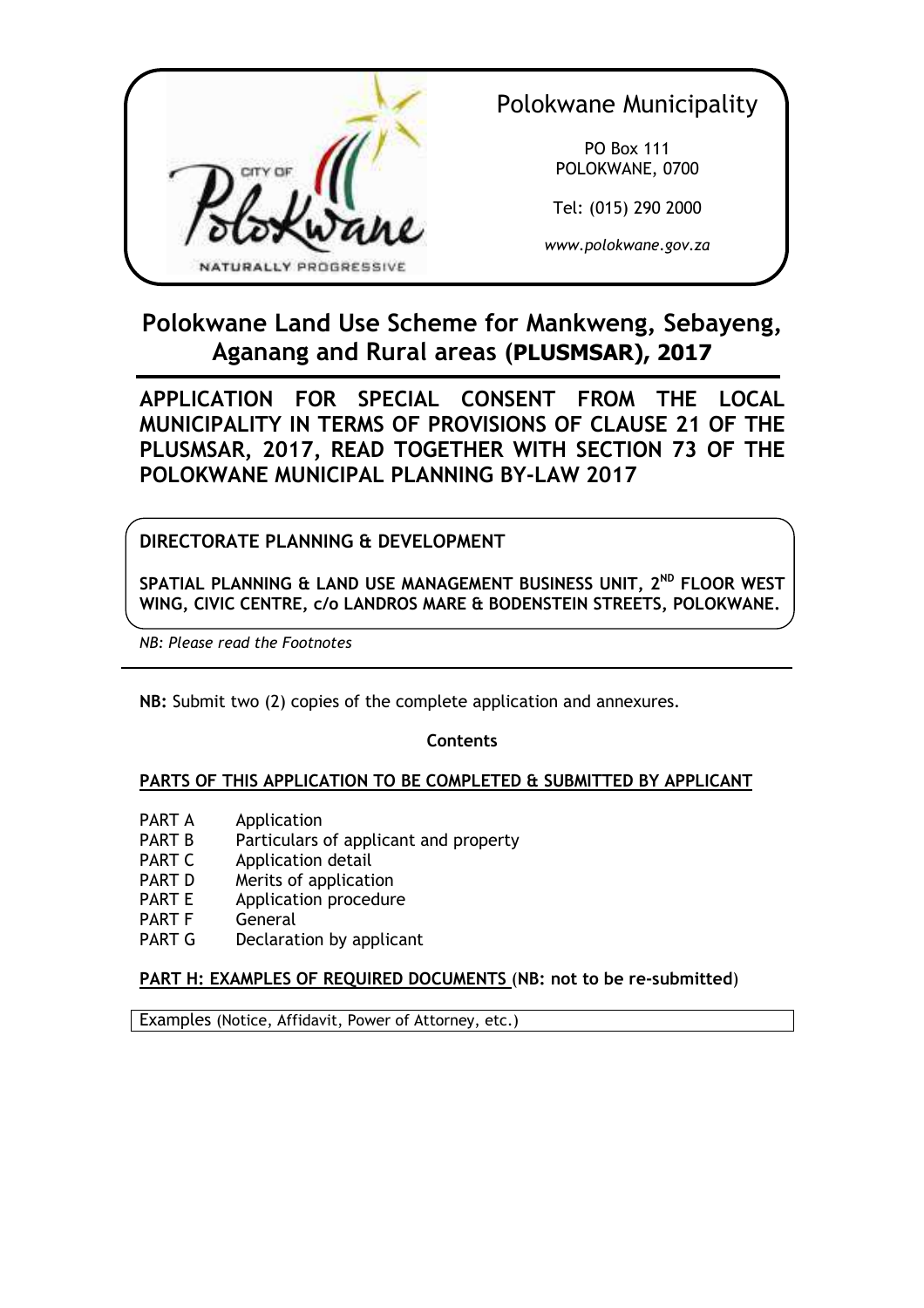# **APPLICATION FOR SPECIAL CONSENT IN TERMS OF CLAUSE 21 OF THE POLOKWANE LAND USE SCHEME FOR MANKWENG, SEBAYENG, AGANANG AND RURAL AREAS**

### **PART A: APPLICATION**

1. I/we the undersigned

being the *owner* of land described herein after, hereby apply in terms of Clause 21.1(a) of the *Polokwane Land Use Scheme for Mankweng, Sebayeng, Aganang and Rural areas* for Special Consent of the municipality for:

**Mark appropriate blocks with X**

- (i) the erection and use of a building or for the use of land in any use zone, whether wholly or partially for any purposes which requires the Special Consent of the local municipality in terms of Column 4, Table "A"; and
- (ii) an increase in the density of an erf (see Column 10, Table  $"C"$ : and
- (iii) an increase of the floor area ratio (see Column 16, Table " $C$ ").
- 2. The complete application detail shall be set out in **Part C, Paragraph 5** below.
- 3. I/we hereby acknowledge and accept that:
- 3.1 The local municipality may upon the granting of the consent contemplated in Clauses 21 of this scheme, impose conditions regarding the payment of contributions for the provision of services, open spaces and parks, as envisaged in Section 49(4) of the Spatial Planning and Land Use management Act, Act 16 of 2013, read with the provision of the Polokwane Municipal Planning By-Law (PMPB), 2017 or its successor in title for which purposes the provisions of Section 120 of the of the PMPB shall *mutatis mutandis* apply;
- 3.2 A consent granted by the local municipality by virtue of provisions of this Scheme does not entitle any person the right to use any land, or to erect or use buildings thereon in any manner or for any purpose which is prohibited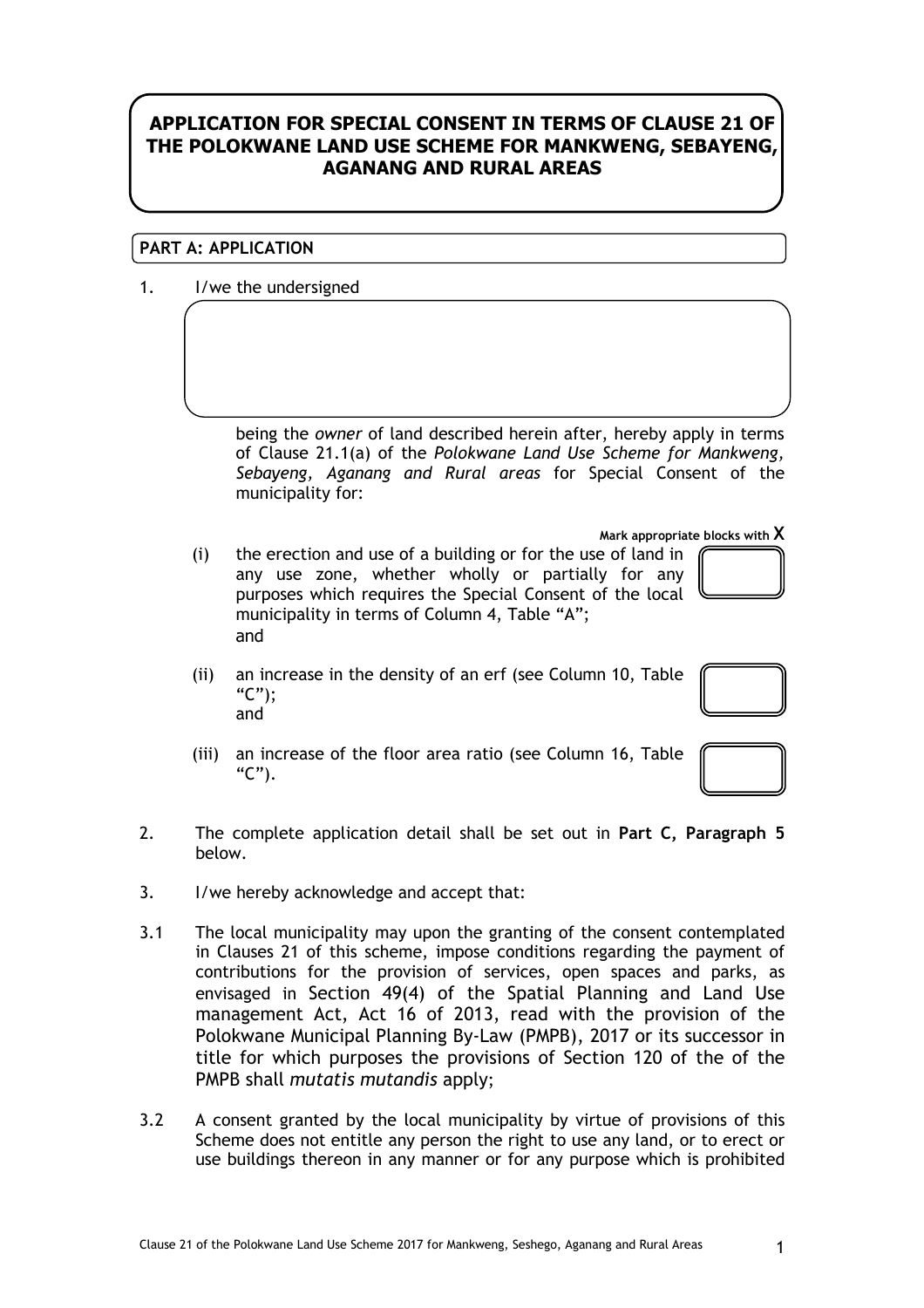by the provisions of any condition registered against the title deed under which such land is held, or imposed by legislation in respect of such land.

- 3.3 If any land use is permitted in terms of this scheme but otherwise restricted in the Title Deed, the onus lies with the owner of such property to:
	- (i) remove or wave the restriction by following the necessary procedure provided in legislation; and
	- (ii) to submit proof to the local municipality that such restrictive conditions has been removed.

#### **PART B: PARTICULARS OF APPLICANT & PROPERTY**

- 4. I herby furnish the following information and particulars in respect of the owner and land.
- 4.1 Full name/s or <sup>1</sup>other particulars of registered owner of land/property:

4.2 Full name and/or particulars of the duly authorized person or agent of such owner mentioned in par. 4.1 above (if any):

4.3 In the case of an authorized person or agent, I hereby attach the Power of Attorney as well as company resolution, as contemplated in chapter 6 of the Municipal Planning By-Law 2017:





If answered "yes", attached the documents and mark as **"Annexure A"** hereto.

Yes, attached hereto

4.3 Property description according to the Title Deed or Deed of Grant (*e.g. Erf 102 Mankweng A*):

-<sup>1</sup> *Other particulars* means full particulars in the case of a company, close corporation, trust or any other legal entity, or a person charged with the administration of the estate thereof.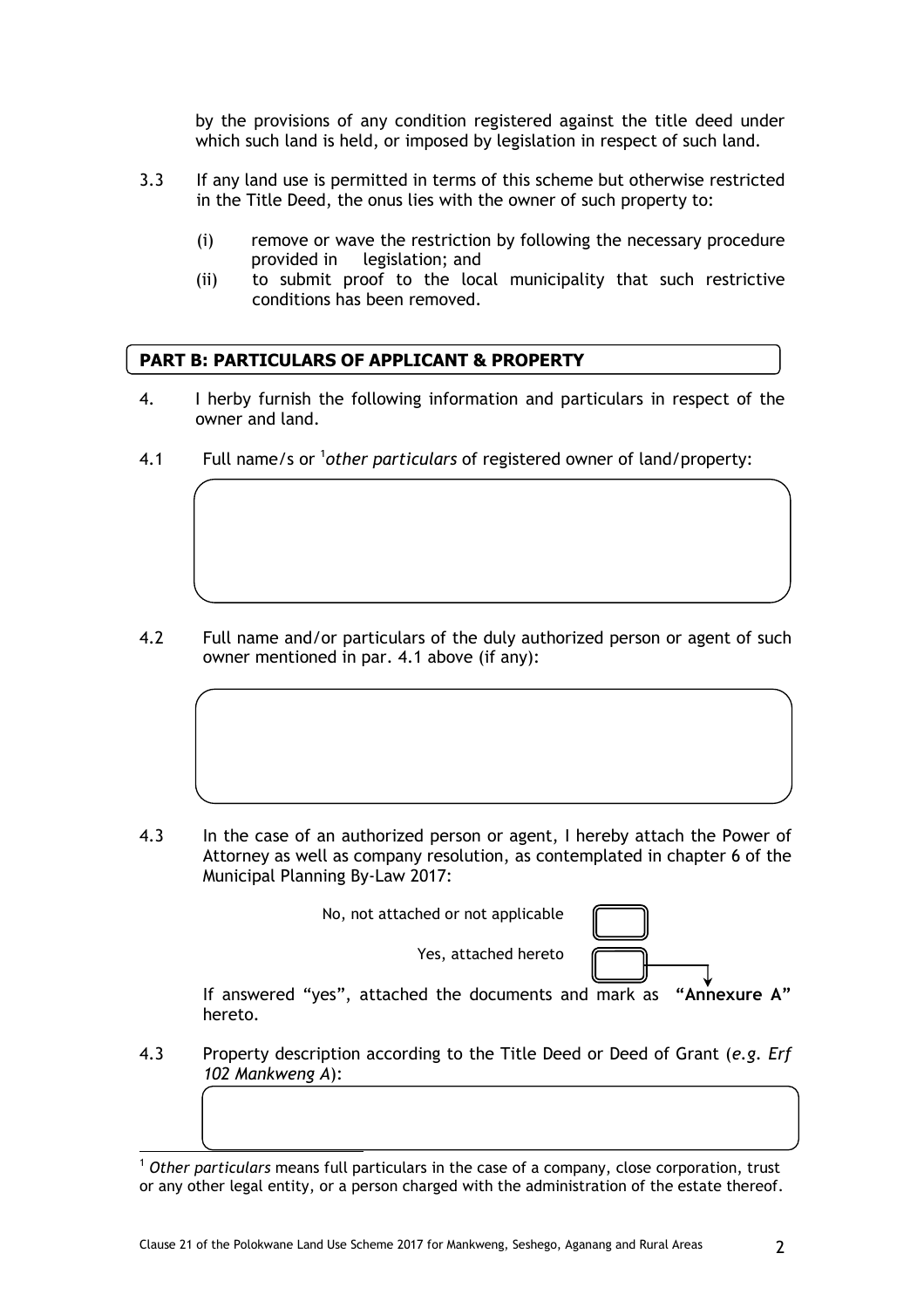4.4 I hereby attach a copy of the Title Deed, namely: (*e.g. T4523/2017*) **T**

> The copy of the Title Deed is attached hereto and marked as "**Annexure B**".

4.5 Size of the property: (*e.g. 458m²)*

- 4.6 Street address of property:
- 4.7 Existing zoning of the property in terms of the scheme *(e.g. "Residential 1"):*
- 4.8 Has any <sup>2</sup>other land use rights been granted on the property which may impact on this application?



If "yes", state the complete extent thereof and attach necessary proof of documentation and/or reference numbers where applicable.

Note: Information can be submitted in a separate annexure hereto.

4.9 Other contact detail of applicant:

| Postal address: |           |
|-----------------|-----------|
| Tel. no:        | Cell. no: |
| Fax. no:        |           |

 $\frac{1}{2}$  Other land use rights may include consent from other the controlling authorities, e.g. i.t.o. provisions of Act 21 of 1940, or consent i.t.o. the title.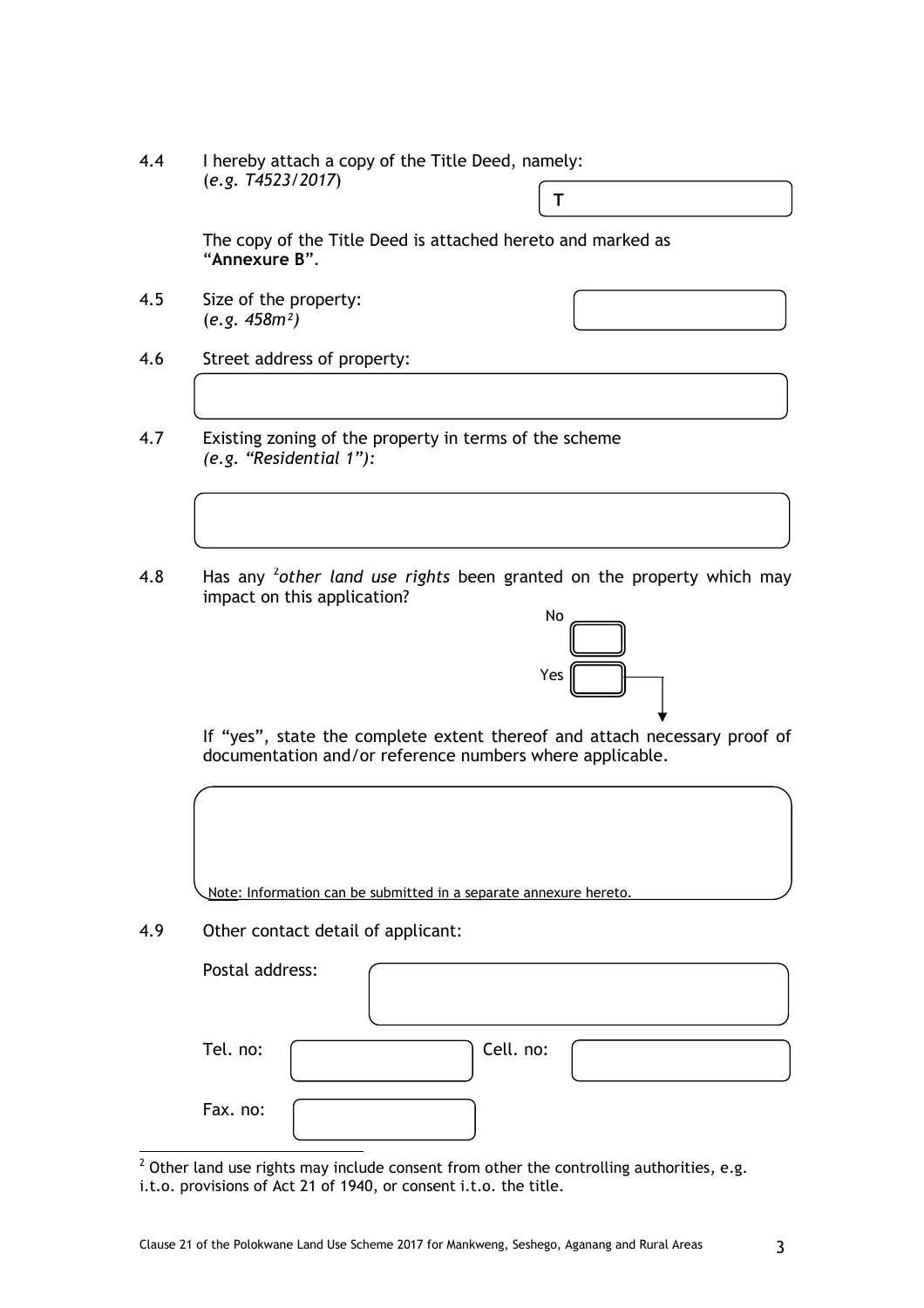e-mail address:

#### **PART C: APPLICATION DETAIL**

5. In terms of Clause 21.1(a) of the scheme the application is made for the Special Consent from the Municipality:

**Application for secondary land use rights.**

5.1 The erection and use of a building or for the use of land in any use zone, whether wholly or partially for any purposes which requires the Special Consent of the local municipality in terms of <sup>3</sup>*Column 4, Table "A"* of the scheme, namely:



<sup>-</sup> $3$  Please note that although a complete list of uses are provided in this form, application can only be made for those uses provided in Column 4 and the rows as contained opposite that specific Use Zone (e.g. "Residential 1" only contains 7 uses).

 $<sup>7</sup>$  Noxious Industry uses are set out in Schedule 1 of the scheme.</sup>

<sup>&</sup>lt;sup>4</sup> Tavern is defined in the scheme. Please note special provisions.

<sup>5</sup> *Service Enterprise* is defined in the scheme. Please note special provisions

<sup>6</sup> *Household Enterprise* is defined in the scheme. Please note special provisions

<sup>8</sup> A "*Special Use*" is defined in the scheme.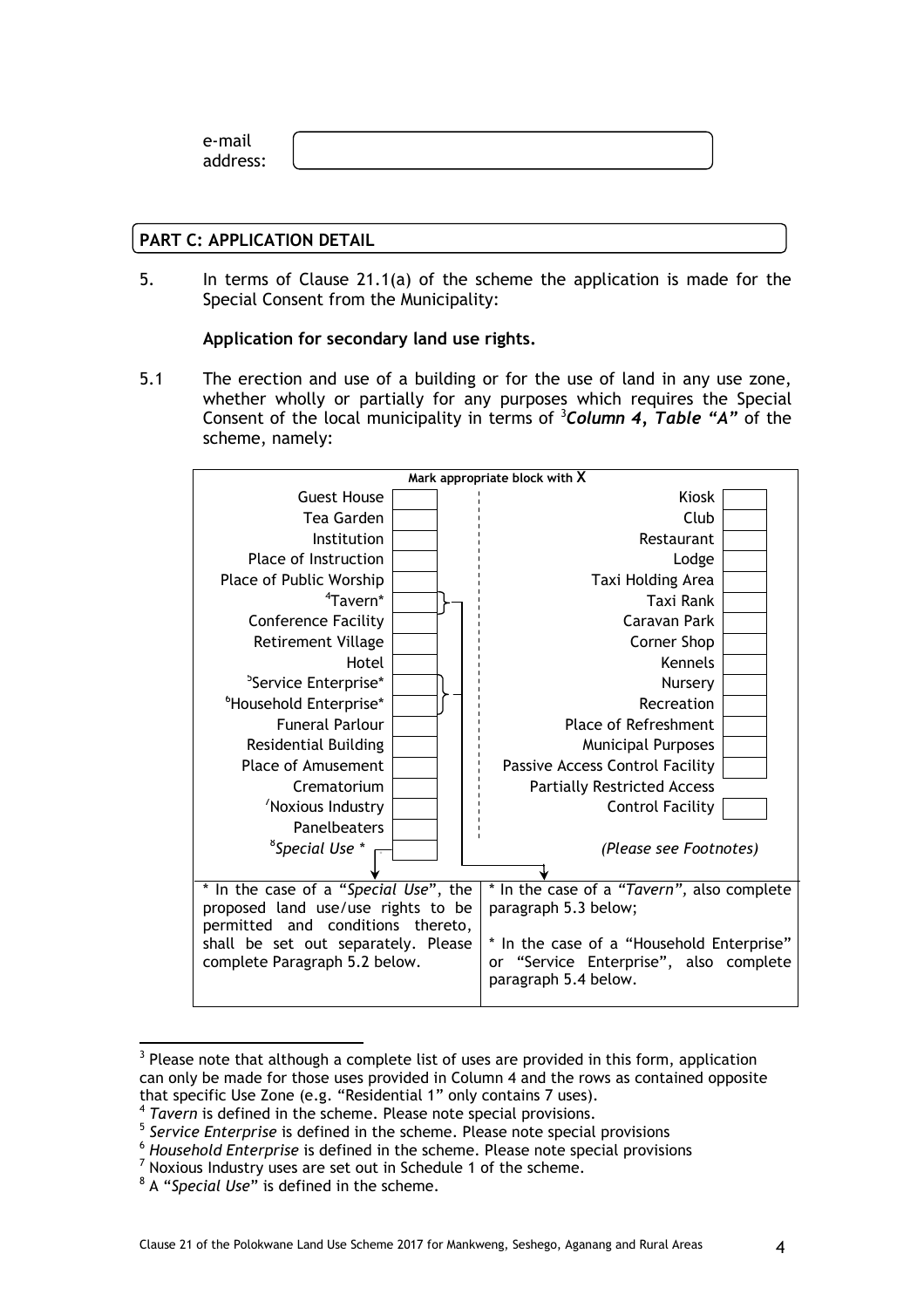5.2 In the case of and application for a "Special Use" as defined in Clause 6.110 of the scheme, the proposed use/s rights to be permitted and conditions thereto, are set out as follows:

| A "Special Use" for                                               |  |
|-------------------------------------------------------------------|--|
| subject to the following conditions:                              |  |
|                                                                   |  |
|                                                                   |  |
| Note: Information can be submitted in a separate annexure hereto. |  |
| or                                                                |  |

5.3 In the case of an application for a "Tavern", I/we hereby confirm that I am/we are aware that additional information shall be submitted and that additional procedure shall be followed, as contemplated in the relevant policy of the municipality, which may be amended from time to time.

I/we hereby attach an annexure in this regard, which is marked as follows: **ANNEXURE** "

or

5.4 In the case of an application for a *Household Enterprise* or *Service Enterprise*, I am/we are aware of the additional requirements contemplated in Clause 24 of the scheme, and hereby submit additional information in this regard as part of a motivational memorandum as also contemplated in **Part D, Paragraph 6** below.

> No, additional information/motivation is not attached

Yes, additional information/motivation is attached

# **Application for increased density.**

5.5 The increase in the density of an erf as contained in **Column 10, Table "C"** and as follows, namely:

| From,                       | NB: | *Delete not applicable  |
|-----------------------------|-----|-------------------------|
| Existing/Primary right of:  |     | *dwelling units/erf; or |
| (e.g. 1 detached)           |     | *dwelling units/ha; or  |
|                             |     | *rooms/ha.              |
| To,                         |     |                         |
|                             |     | *dwelling units/erf; or |
| <sup>9</sup> Relaxation of: |     | *dwelling units/ha; or  |
| (see Footnote)              |     | *rooms/ha.              |

<sup>-</sup> $9$  Please note that only those densities contained in the rows opposite a specific Use Zone can be applied for (e.g. "Residential 1" – 30 d.u./ha)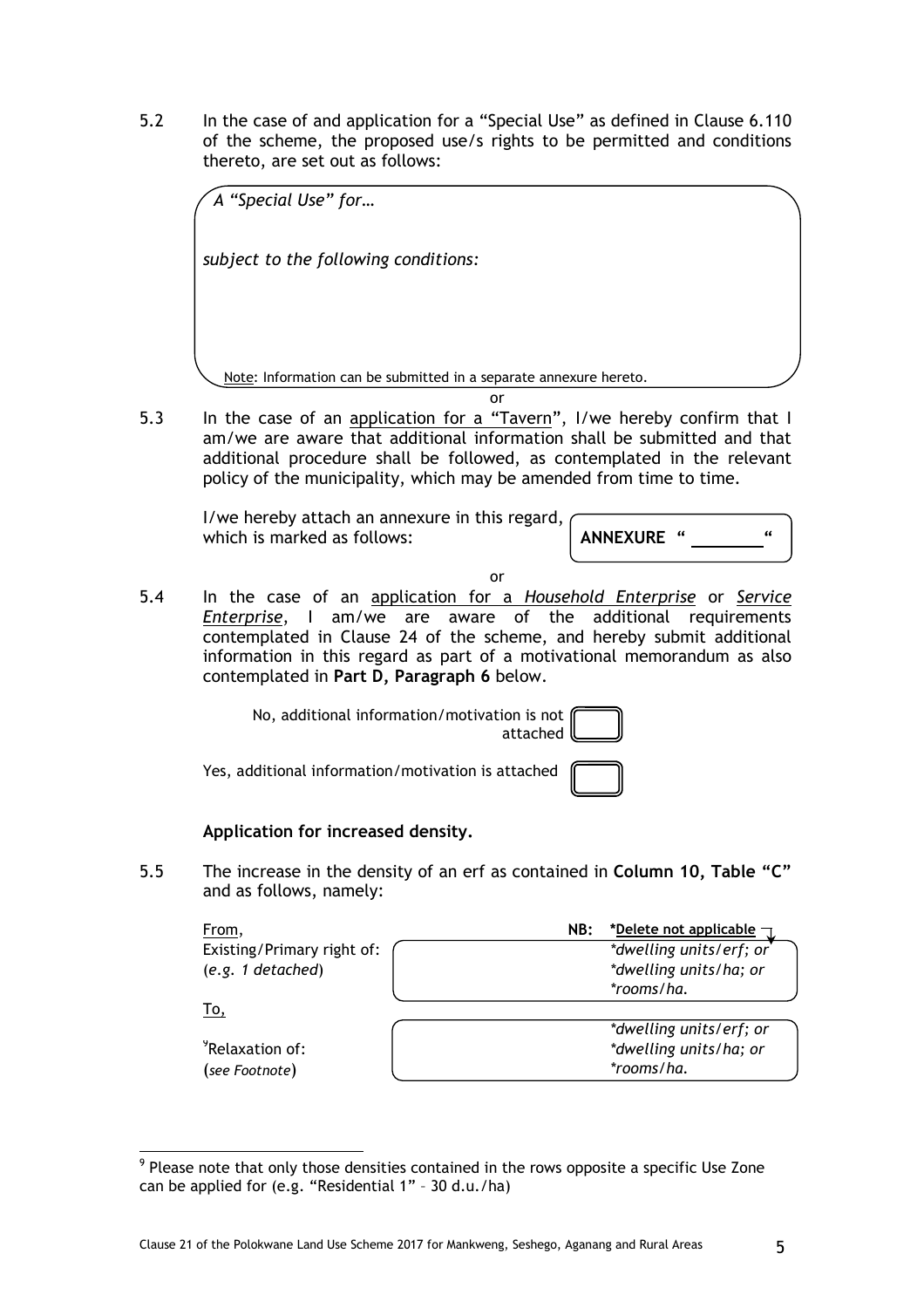#### **Application for increased FAR.**

5.6 An increase of the floor area ratio (FAR) as contained in **Column 16, Table "C"** and as follows, namely:

From, Existing/Primary right with a FAR of: (*e.g. 1,0*) ,



 $10$ Relaxation with a maximum FAR of:  $\begin{bmatrix} \cdot & \cdot & \cdot & \cdot \\ \cdot & \cdot & \cdot & \cdot \\ \cdot & \cdot & \cdot & \cdot \end{bmatrix}$ (*e.g. 1,2*. *See Footnote*)



#### **PART D: MERITS OF THE APPLICATION**

#### **Purpose**.

To,

6. The purpose of this application and intended consent can be summarized as follows:

Note: Information may be submitted in a separate motivational memorandum hereto.

#### **Merits of intended use.**

7.1 I/we hereby confirm that I/we are aware of the Criteria for consideration of the application for Special Consent as set out in Clause 20.1 of the scheme, and hereby furnish a detail **motivational memorandum** in this regard and attached it hereto.

> No, I have not submitted any motivational memorandum

Yes, a motivational memorandum is attached hereto

- 7.2 I am/we are aware that the failure to submit a motivational memorandum whereby the Criteria of Clause 20.1 is addressed, may lead to the rejection
- **NB!**  of the application and/or disqualification thereof.

<sup>-</sup> $10$  Please note that only the maximum FAR contained in the row opposite a specific Use Zone can be applied for (e.g. "Residential 1" – FAR = 1,2). It may however be lower.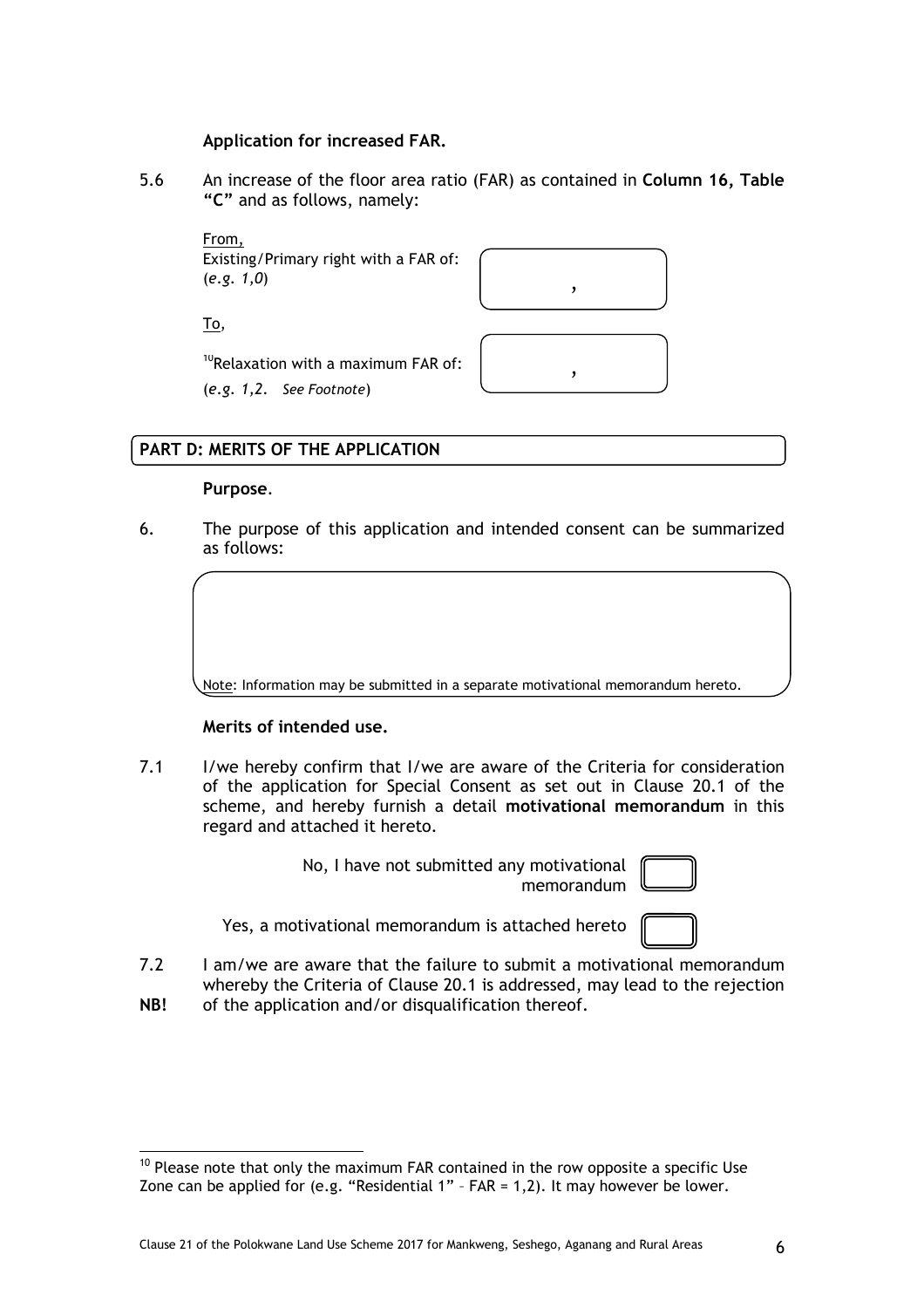#### **PART E: APPLICATION PROCEDURE**

- 8.1 I/we hereby confirm that I/we are aware of the procedure to follow and responsibilities on the applicant as more clearly set out in **Clause 21.1(b)**  to **(f)** of the scheme and will submit the required information to the municipality, and further hereto:
- 8.2 I/we submit the following information to assist the municipality, namely:
- 8.2.1 The first notice of the application as contemplated in Clause 21.1(b)(i) to (iii) of the scheme, will appear on the following date:

8.2.2 The objection period will lapse on the following date:

**NOTE:** The provisions of Clause 21 of the scheme with specific reference to the procedure to be followed, is set out in explanatory pages hereto.

#### **PART F: GENERAL**

- 9. I/we hereby attach two (2) copies of the following documentation and information, namely: 9.1 A **motivational memorandum**, at least addressing the criteria set out in Clause 20.1 of the scheme. 9.2 A Power of Attorney and Company Resolution, marked "**Annexure A**". 9.3 A copy of the Title Deed or Deed of Grant, marked "**Annexure B**". 9.4 Application fee/proof of payment of the application fee as determined i.t.o Polokwane Municipal Planning By-Law, 2017. Application fee payable: [*Official Use Only*]
- **NB:** I/we confirm that I am/we are aware that failure to submit the documents set out in par. 9.1 to 9.4, may lead to the rejection of the application and/or disqualification thereof.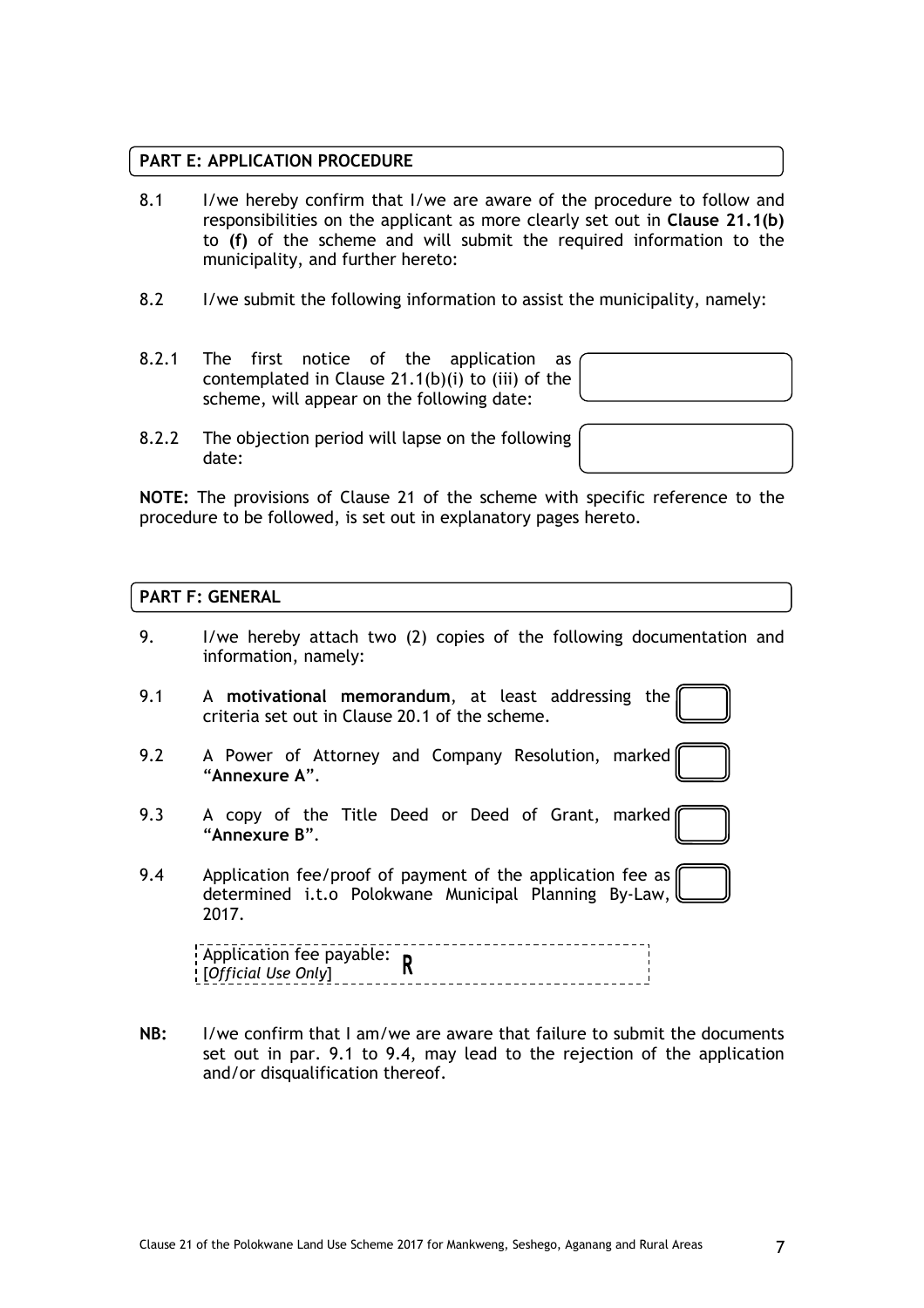9.5 Other documentation (where applicable), namely:



#### **PART G: DECLARATION BY APPLICANT**

- 10.1 I hereby declare that the information contained in this application is true and the application is done to the best of my knowledge. I am/we are also aware of the provision of the Municipal Planning By-Law 2017, which stipulates that any person who willfully and with intent to defraud, furnishes false or misleading information in connection with an application, shall be guilty of an offence.
- 10.2 I/we also undertake to submit any further information that may be required by the municipality to finaslise the application.

| Signed in | on this |  |
|-----------|---------|--|
|           |         |  |

of  $\frac{1}{20}$  ...

**SIGNATURE OF APPLICANT**

#### Witnesses:

- 1.
- 2.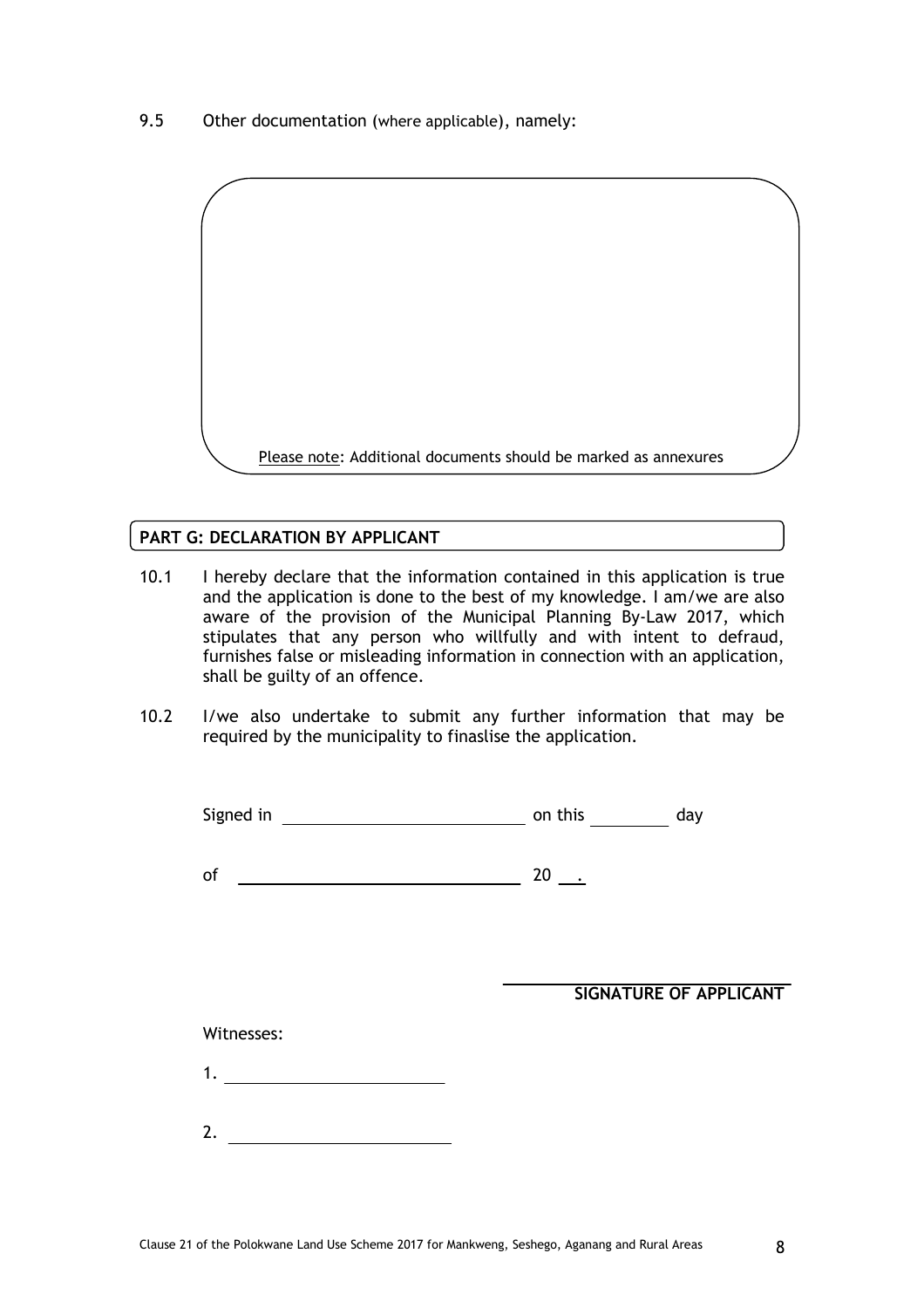Example of notices (in English) to be published in newspaper and posted on the land.

### **POLOKWANE LAND USE SCHEME, 2017 FOR MANKWENG, SEBAYENG, AGANANG AND RURAL AREAS**

#### **SPECIAL CONSENT FOR**

*(Use of land, e.g. "Place of Instruction")* 

Notice is hereby given in terms of provisions of Clause 21 of the Polokwane Land Use Scheme, 2017 for Mankweng, Sebayeng, Aganang and Rural Areas, that I/we, the undersigned,

*(Full names of owner/s and/or authorized agent)* 

intend applying to the Polokwane Municipality for the Special Consent for

*(Use of Land as provided in Column 4, Table "A" of the Scheme, e.g. "Place of Instruction")* 

for purposes of

*(Purpose of the proposed use and/or use of buildings, e.g. "…the use of the existing building for purposes of a crèche" )* 

on located in

(Street address, e.g. *14 University* street*, Polokwane*)

(*Property description, e.g. Erf 102 Mankweng A)* 

Particulars of the application will lie for inspection during normal office hours at the applicant at the address mentioned herein, and at the offices of the Town Planners, first floor, west wing, Civic Centre, Polokwane, for the period of 30 days from (*date).*

Any objections to or representations in respect of the application shall be lodged in writing simultaneously with the applicant and with the Municipal Manager, Polokwane Municipality at the above address or at PO Box 111, Pietersburg, 0700, within a period of 30 days from *(date).*

Address and contact detail of applicant/agent*:* 

Example of Affidavit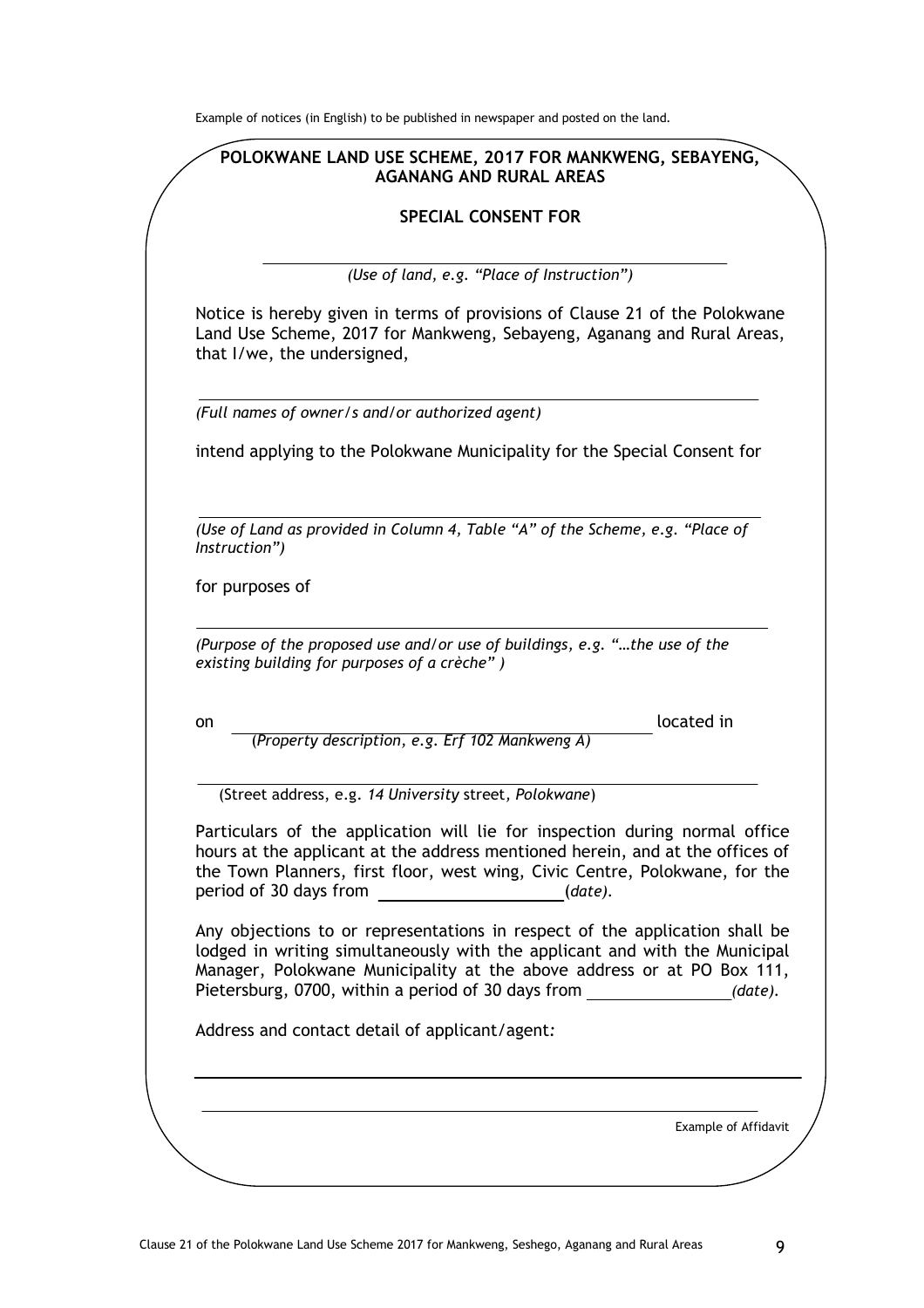|                        |                        |                                                                                                                                                                                                                                                                                                                                               | <b>AFFIDAVIT</b> |  |  |  |
|------------------------|------------------------|-----------------------------------------------------------------------------------------------------------------------------------------------------------------------------------------------------------------------------------------------------------------------------------------------------------------------------------------------|------------------|--|--|--|
|                        |                        | Reference: Special Consent ito Polokwane Land Use Scheme, 2017 for<br>Mankweng, Sebayeng, Aganang and Rural Areas i.r.o.                                                                                                                                                                                                                      |                  |  |  |  |
|                        | (Property description) |                                                                                                                                                                                                                                                                                                                                               |                  |  |  |  |
|                        |                        | $1/$ we, the undersigned $\frac{1}{2}$<br>that I/we have posted and maintained the notice for a period of at least 14 days in<br>the prescribed form and manner in a conspicuous place as prescribed in Clause<br>21.1(iii) of the Polokwane Land Use Scheme, 2017 for Mankweng, Sebayeng,<br>Aganang and Rural Areas, on the following land: |                  |  |  |  |
| (Property description) |                        |                                                                                                                                                                                                                                                                                                                                               |                  |  |  |  |
|                        |                        |                                                                                                                                                                                                                                                                                                                                               |                  |  |  |  |
| (Signed) APPLICANT     |                        |                                                                                                                                                                                                                                                                                                                                               |                  |  |  |  |
|                        |                        | I certify that the above mentioned affidavit was declared to me and that the<br>declarant confessed that he/she is familiar with the contents of this sworn affidavit<br>and understands it. The affidavit was confirmed by oath in my presence and the<br>declarant's signature was administered in my presence.                             |                  |  |  |  |
|                        |                        | Sworn and signed in my presence at ____________________ on this __________ day                                                                                                                                                                                                                                                                |                  |  |  |  |
|                        |                        |                                                                                                                                                                                                                                                                                                                                               |                  |  |  |  |
|                        |                        |                                                                                                                                                                                                                                                                                                                                               |                  |  |  |  |
|                        |                        | (Signed) COMMISIONER OF OATHS                                                                                                                                                                                                                                                                                                                 |                  |  |  |  |

Example of Power of Attorney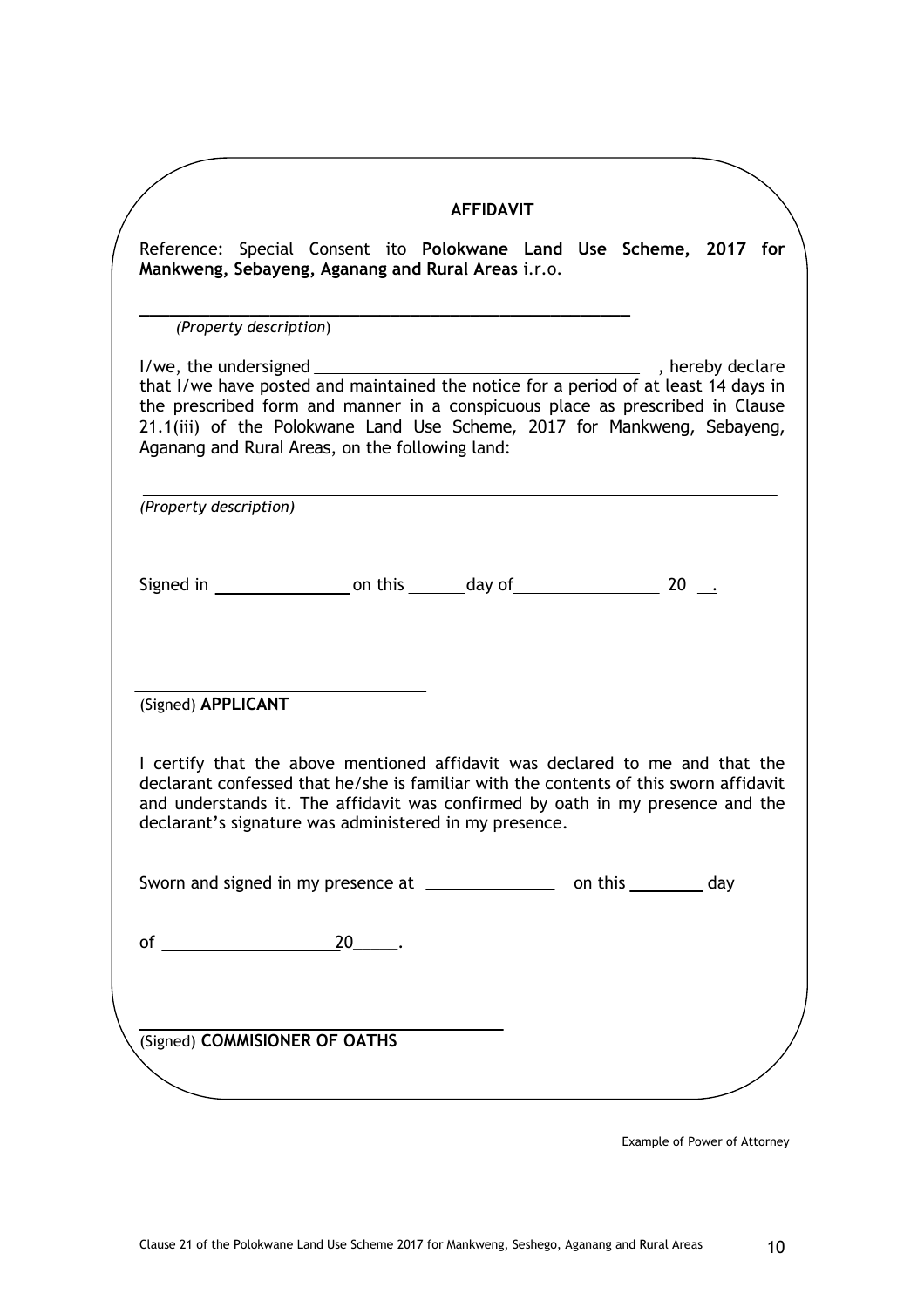|                                                                                                                                                                                                                                                                                                                                                                                                                                                                            | <b>SPECIAL POWER OF ATTORNEY</b> |        |      |          |
|----------------------------------------------------------------------------------------------------------------------------------------------------------------------------------------------------------------------------------------------------------------------------------------------------------------------------------------------------------------------------------------------------------------------------------------------------------------------------|----------------------------------|--------|------|----------|
|                                                                                                                                                                                                                                                                                                                                                                                                                                                                            | I/We, the undersigned            |        |      |          |
|                                                                                                                                                                                                                                                                                                                                                                                                                                                                            |                                  |        | (id. |          |
| (Full names)                                                                                                                                                                                                                                                                                                                                                                                                                                                               |                                  |        |      |          |
| do hereby nominate, constitute and appoint:                                                                                                                                                                                                                                                                                                                                                                                                                                |                                  |        |      |          |
| (Full names)                                                                                                                                                                                                                                                                                                                                                                                                                                                               |                                  |        |      |          |
| with power of Substitution to be my lawful Town Planners and appointed<br>Agent in name, place and stead, to make application in terms of the<br>Polokwane Land Use Scheme, 2017 for Mankweng, Sebayeng, Aganang and Rural<br>Areas read together with Municipal Planning By-Law, 2017, for:                                                                                                                                                                               |                                  |        |      |          |
| The Special Consent of the municipality on the mentioned erf/land, for                                                                                                                                                                                                                                                                                                                                                                                                     |                                  |        |      |          |
| (Proposed Use and purpose)                                                                                                                                                                                                                                                                                                                                                                                                                                                 |                                  |        |      |          |
|                                                                                                                                                                                                                                                                                                                                                                                                                                                                            |                                  |        |      |          |
|                                                                                                                                                                                                                                                                                                                                                                                                                                                                            |                                  |        |      |          |
| and generally affecting the aforesaid, to do or cause to be done whatsoever shall<br>be requisite, as fully and effectually, for all intents and purposes, as I might or<br>could do if personally present and acting herein hereby ratifying, allowing and<br>confirming and promising and agreeing to ratify, allow and confirm all and<br>whatsoever my said Town Planner and Agent shall lawfully do, or cause to be done,<br>by virtue of these present.<br>Signed at | on this                          | day of | 20   | in       |
|                                                                                                                                                                                                                                                                                                                                                                                                                                                                            |                                  |        |      |          |
|                                                                                                                                                                                                                                                                                                                                                                                                                                                                            |                                  |        |      |          |
| the presence of the undersigned witnesses.<br>As witnesses:                                                                                                                                                                                                                                                                                                                                                                                                                |                                  |        |      | (Signed) |
|                                                                                                                                                                                                                                                                                                                                                                                                                                                                            |                                  |        |      |          |
| 2. $\overline{\phantom{a}}$                                                                                                                                                                                                                                                                                                                                                                                                                                                |                                  |        |      |          |
|                                                                                                                                                                                                                                                                                                                                                                                                                                                                            |                                  |        |      |          |